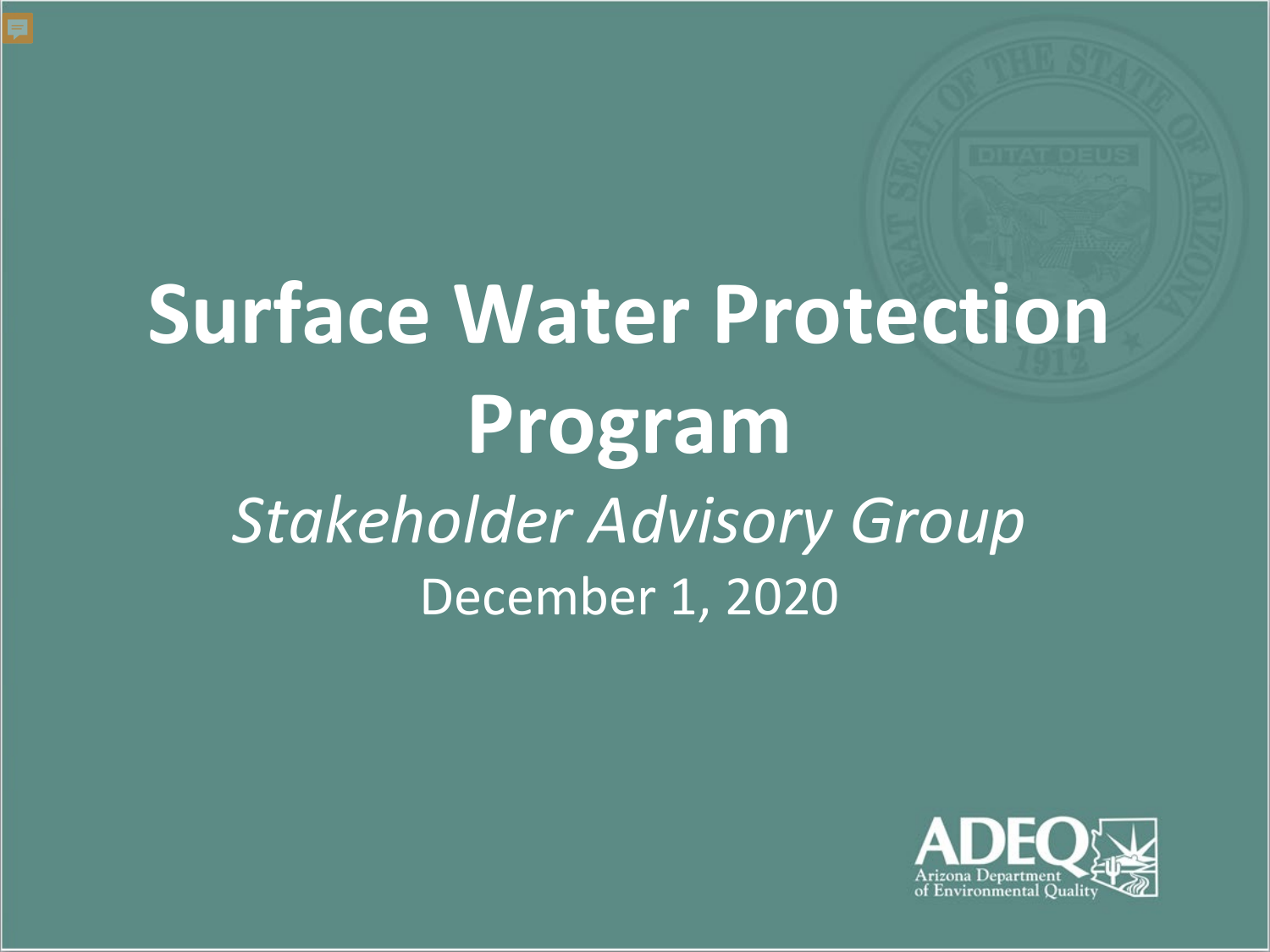

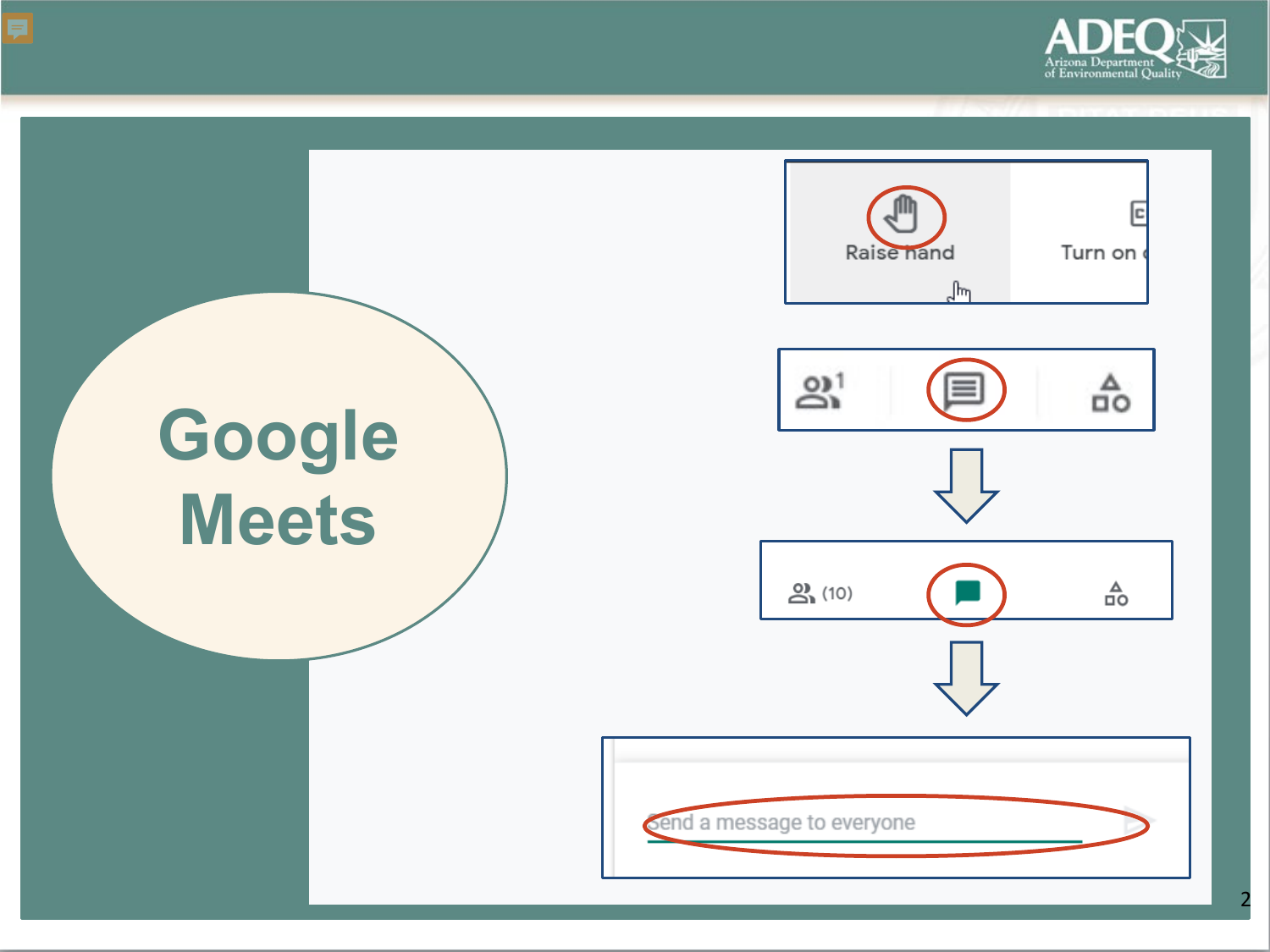

# **Today's Agenda**

Major Elements of the Proposed Program

Initial Protected Waters List

**SAG Feedback:** Revised Draft Legislation

**SAG Input:** How to protect water quality from discharges?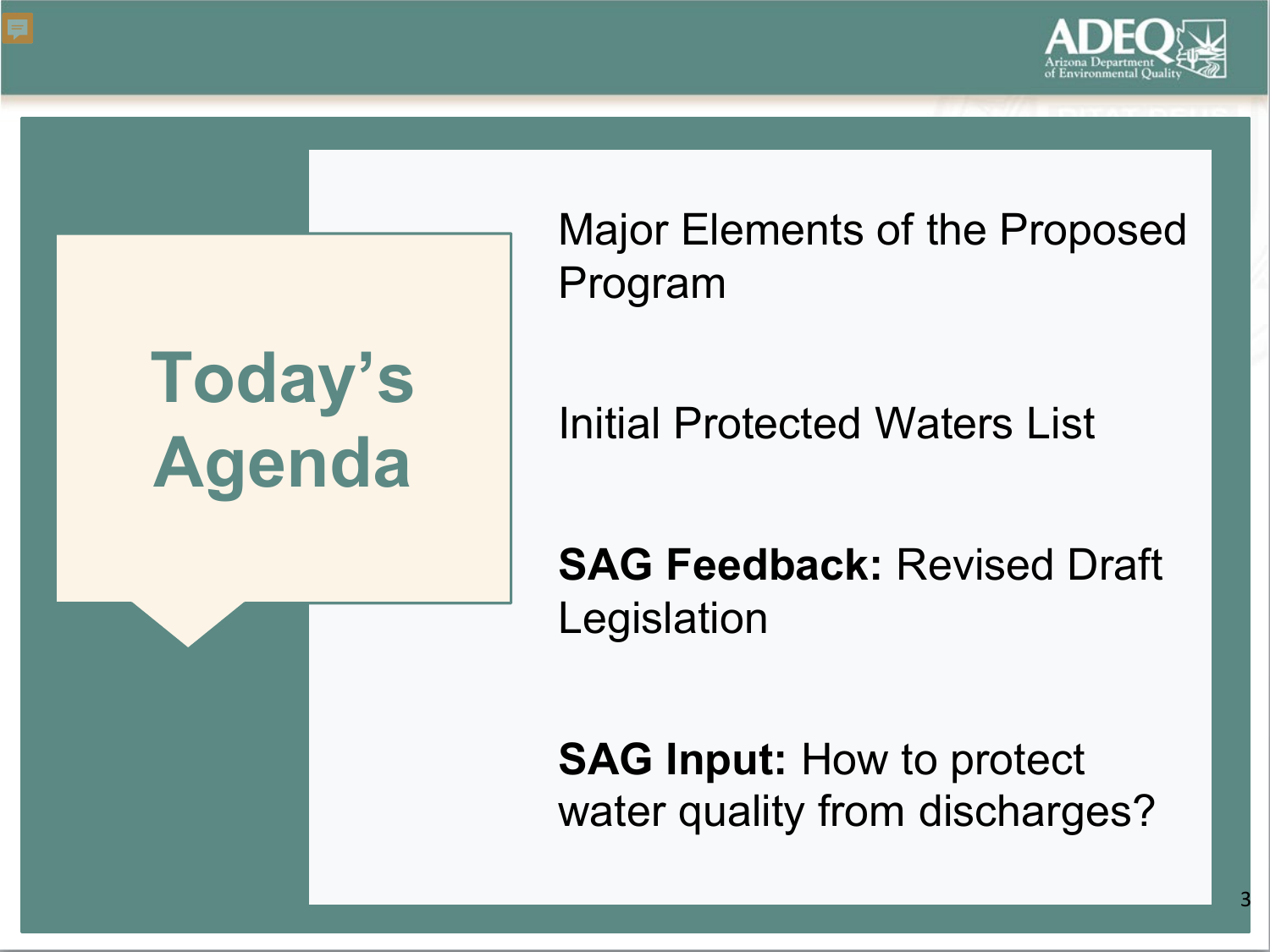#### PROPOSED PROGRAM: MAJOR ELEMENTS



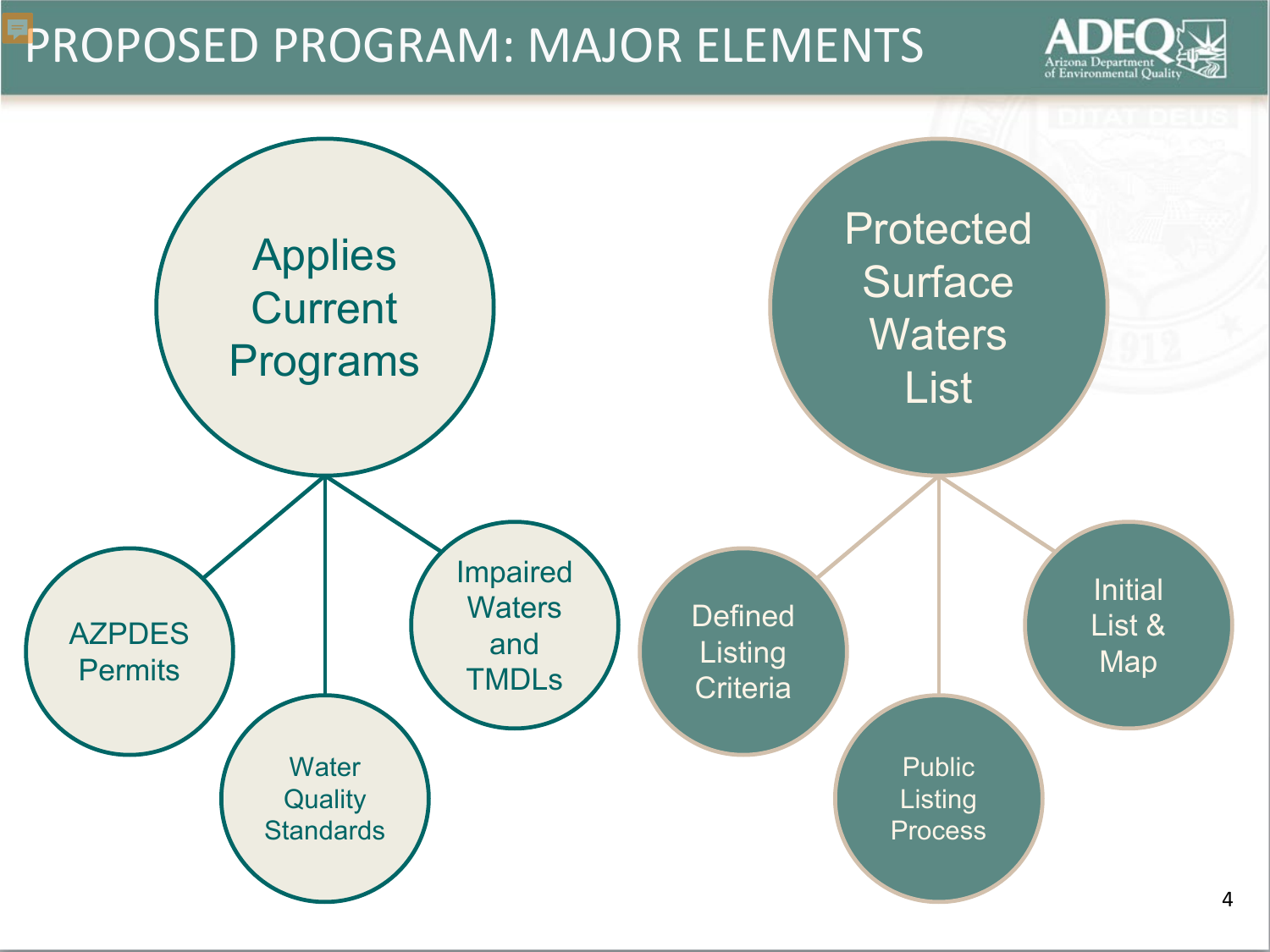



### The "Shall List" Waters

The 8 major rivers, drinking water sources, public waters used for recreation and fish consumption, etc.

### The "Shall Not List" Waters

Swimming pools, stock tanks, stormwater control features, groundwater, ephemeral waters, etc.

### The "May List" Waters

Any other state waters when the benefits outweigh the costs.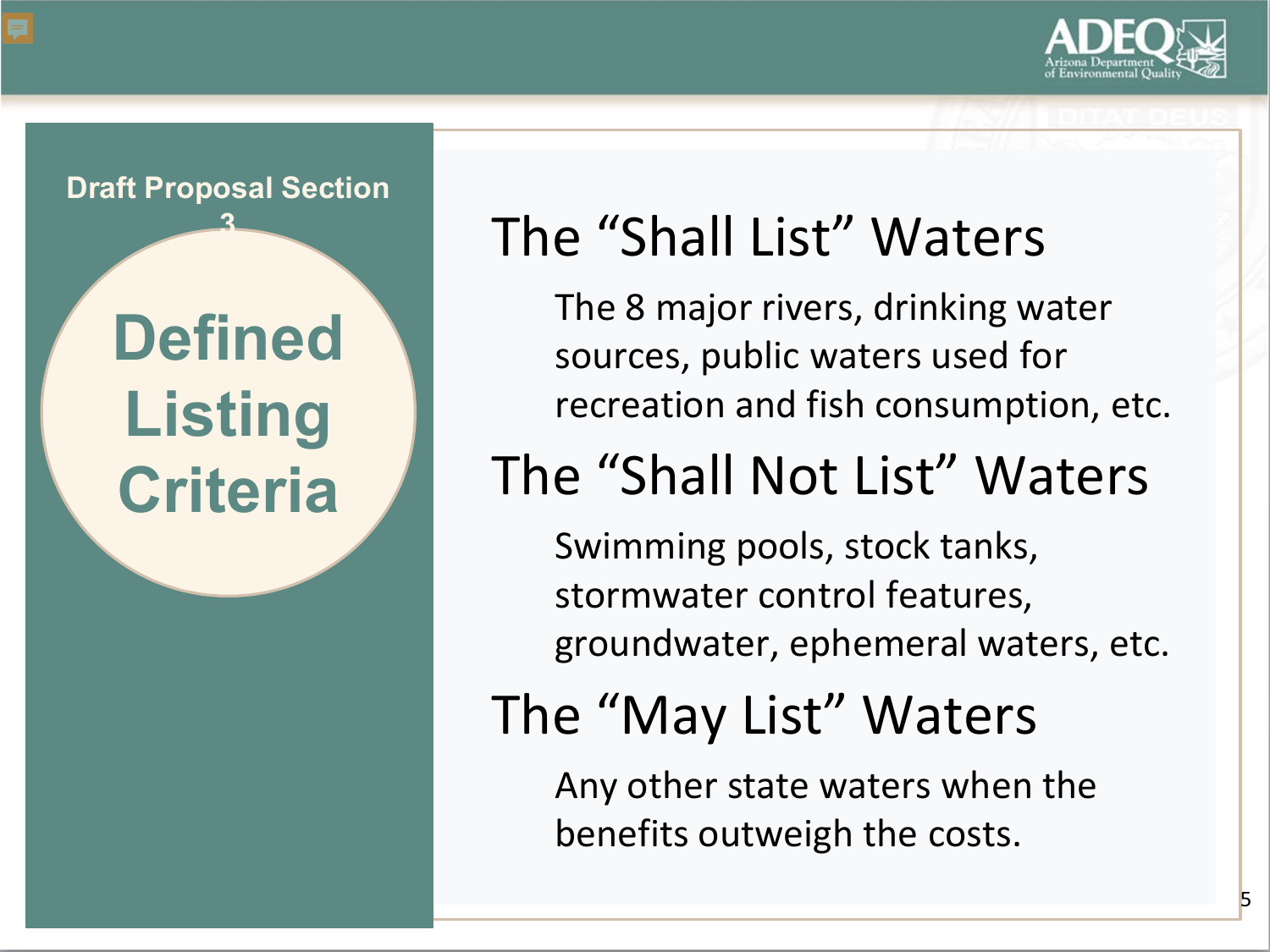





#### Major Rivers



Reaches of Perennial or Intermittent Streams, and Rivers



Drinking water canals

![](_page_5_Picture_8.jpeg)

Appendix B Reaches Included

6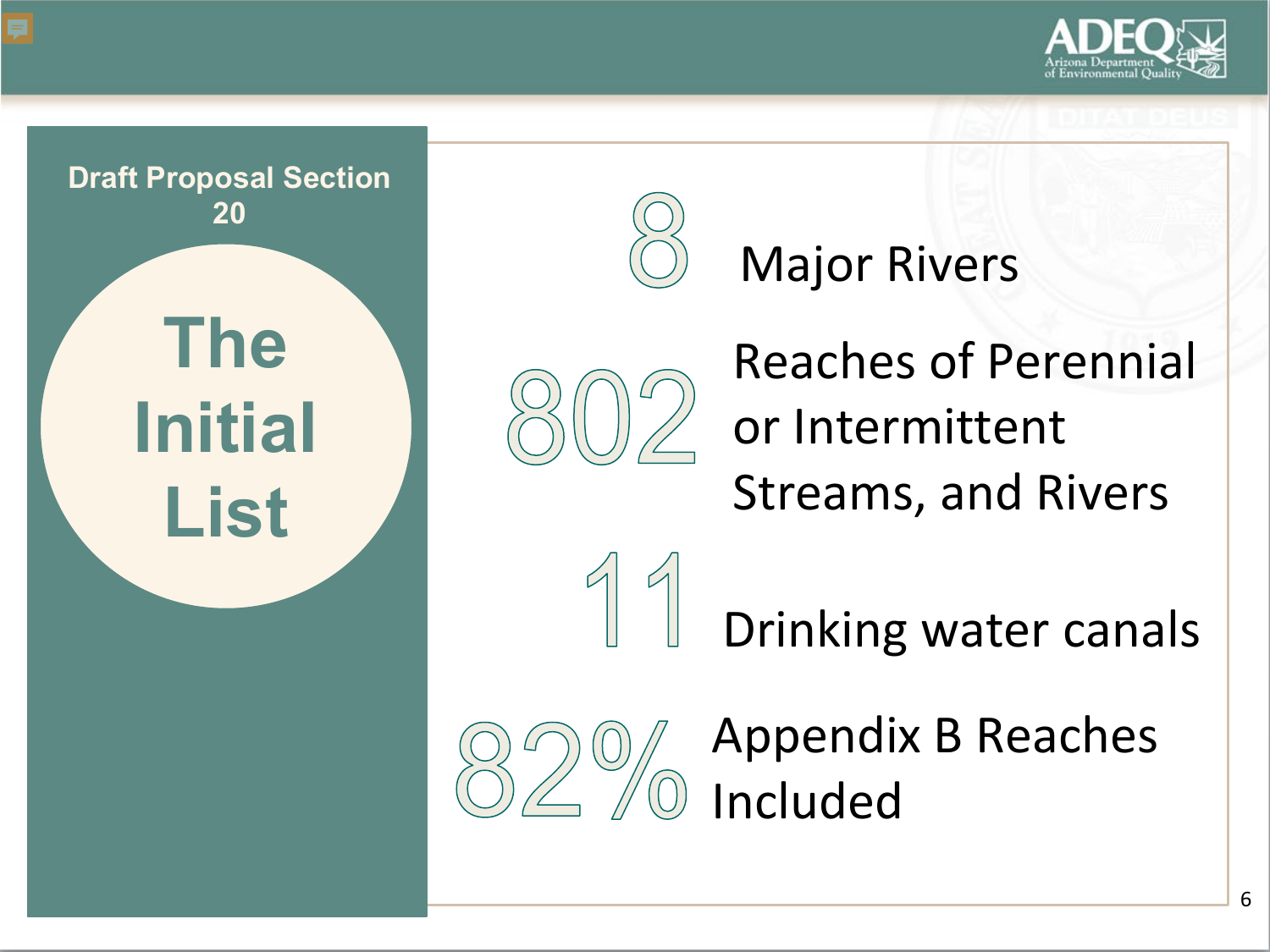![](_page_6_Figure_0.jpeg)

 $50$ <br>  $\Box$  Miles 25 0

San Pedro River

**Salt River** 

Gila River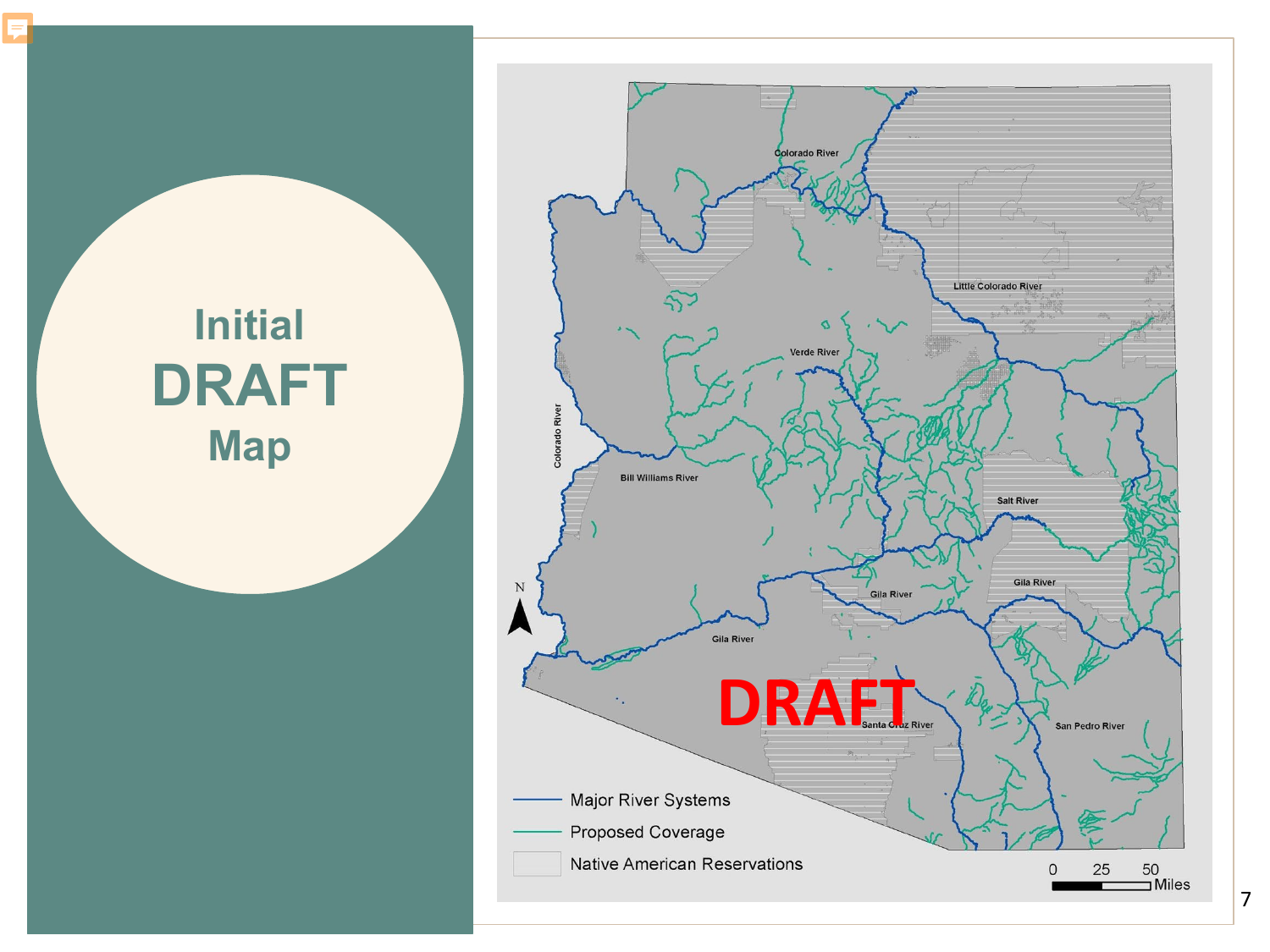#### **Listing and Delisting Waters: A Public Process**

![](_page_7_Picture_1.jpeg)

![](_page_7_Figure_2.jpeg)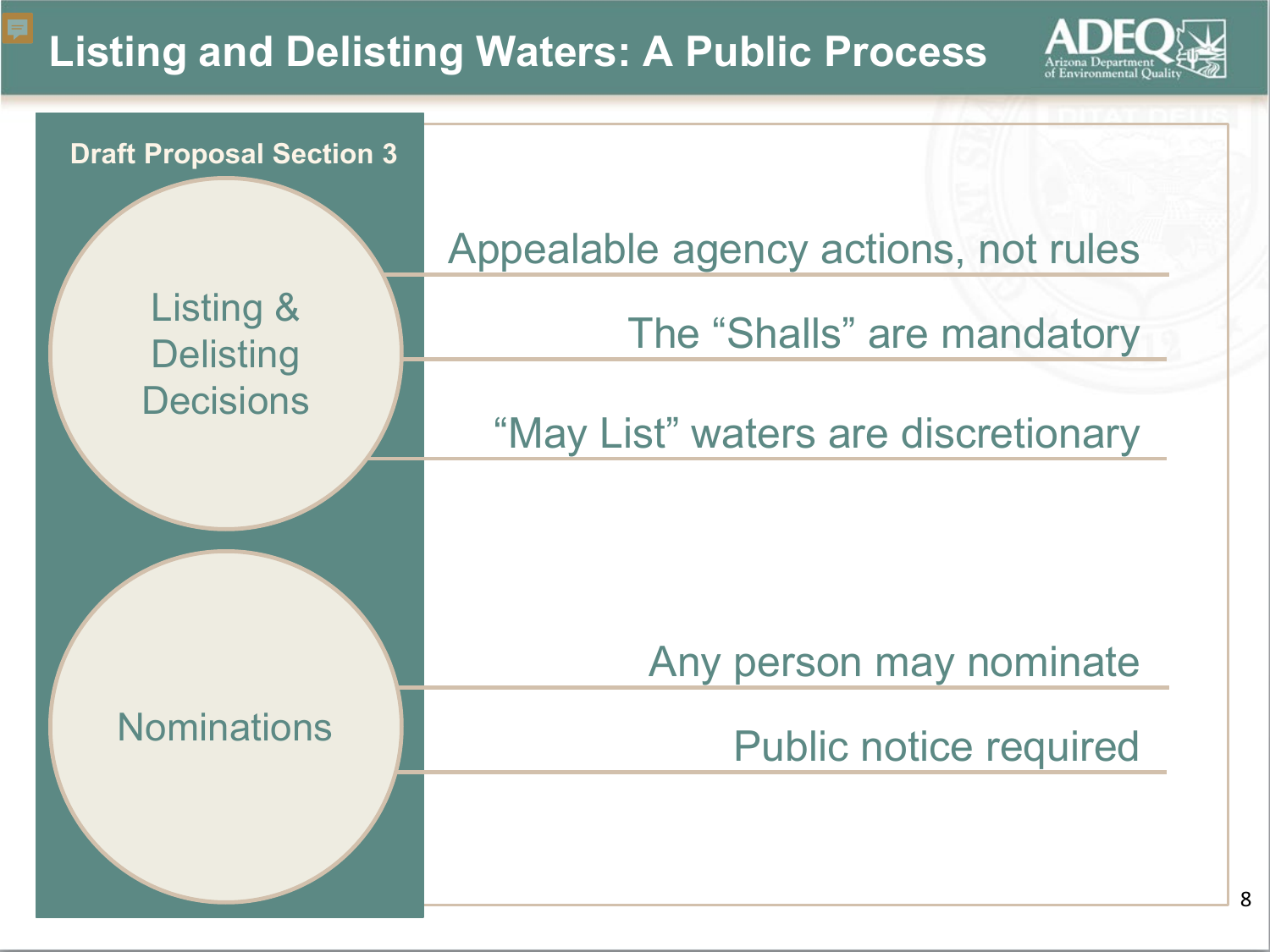![](_page_8_Picture_0.jpeg)

**Water Quality Standards Draft Proposal Sections 3 & 20** 

• Current water quality standards will apply

• Can be changed through rule

● Will follow the requirements of A.R.S. 49- 221.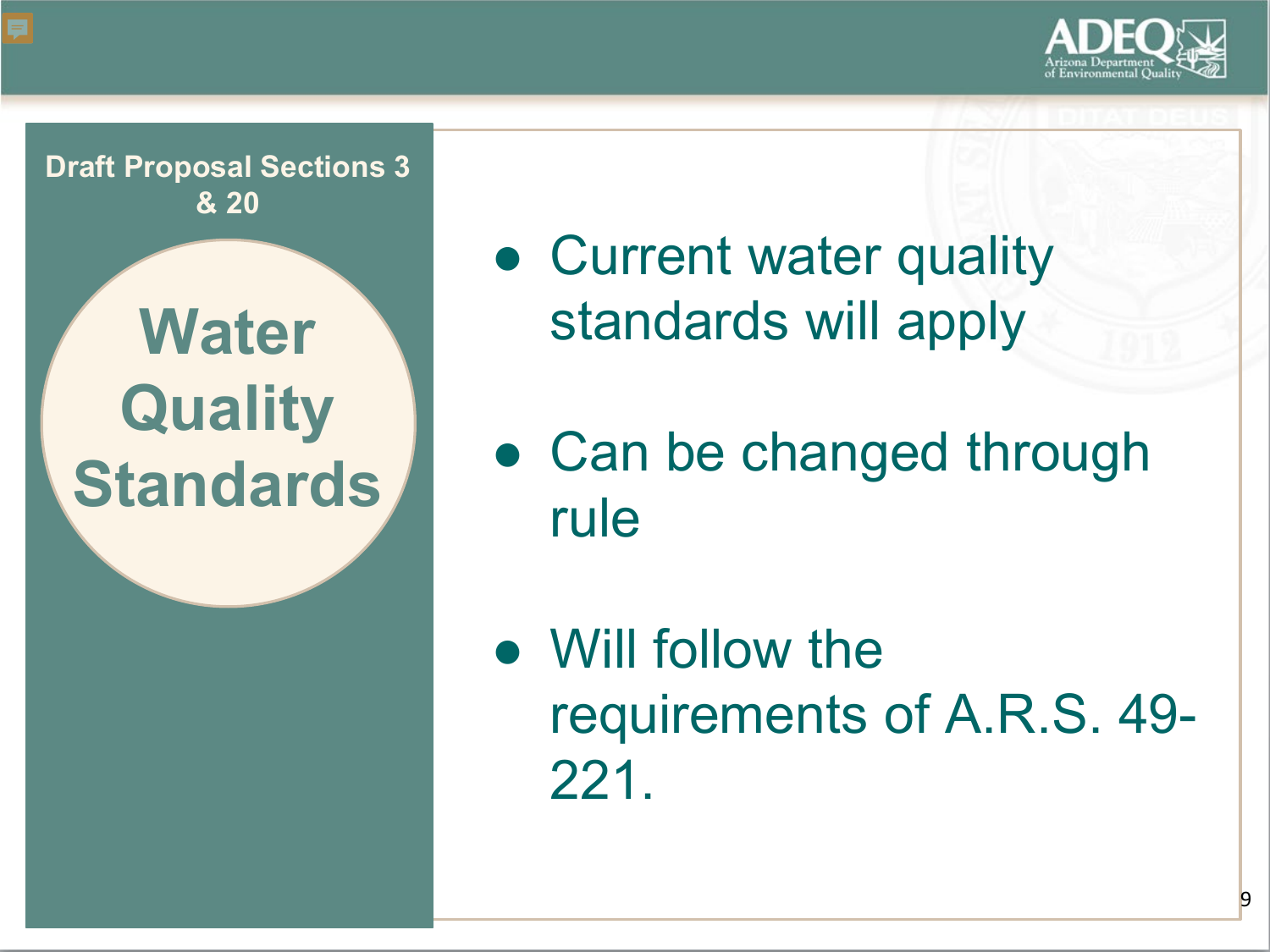![](_page_9_Picture_0.jpeg)

**Draft Proposal Sections: 2, 8, 9, 10, 11, 12, 13, 14, 15,** 

## **AZPDES Permits**

- 16, 17, 18, 19  **AZPDES** program will apply to protected surface waters
	- This includes all elements of the AZPDES program
	- Will not create federal oversight into this program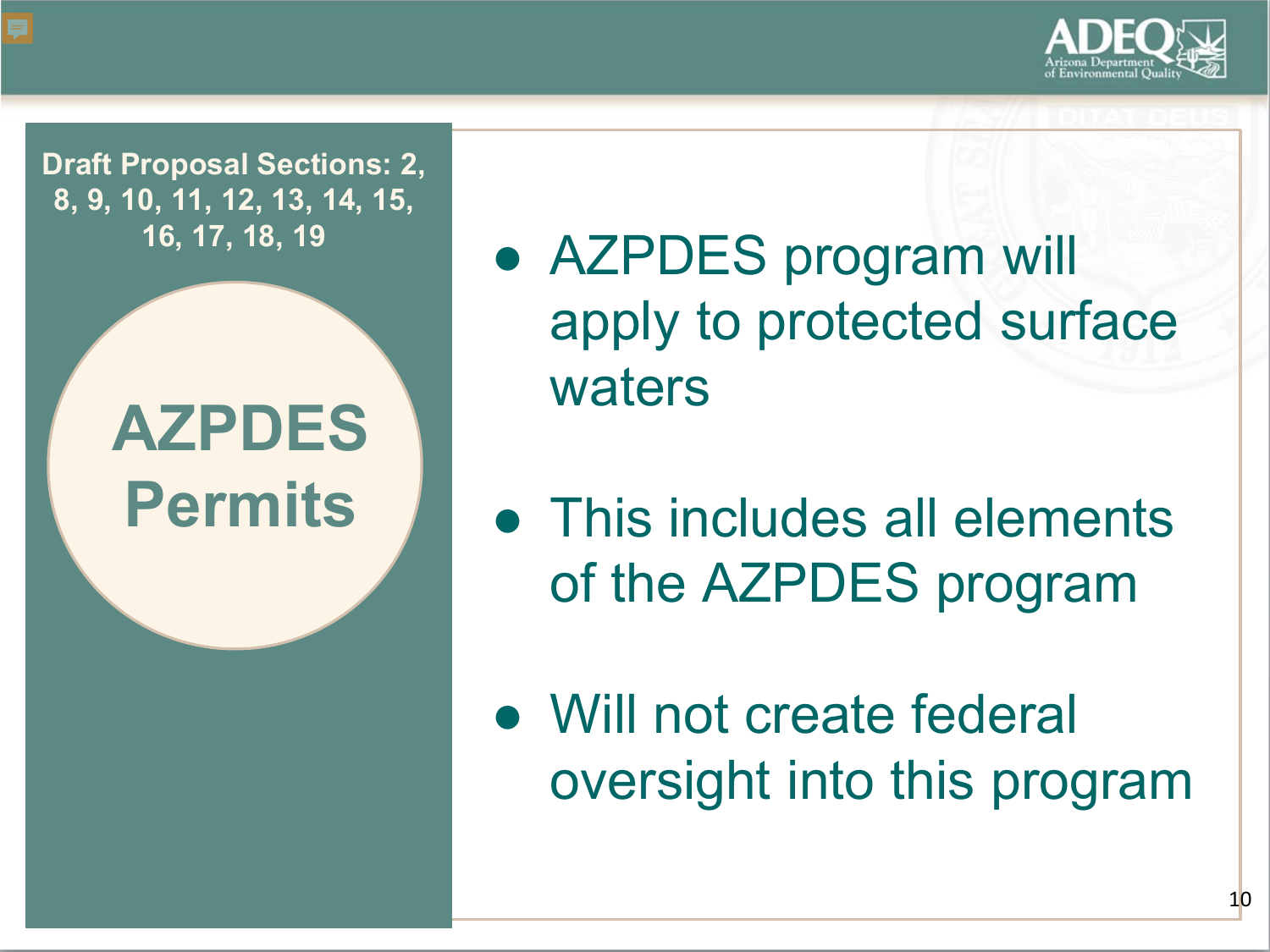![](_page_10_Picture_0.jpeg)

![](_page_10_Picture_1.jpeg)

• Current rules will apply without needing a rulemaking

• Can be changed in the future through rulemaking

• Current rules will not apply if impracticable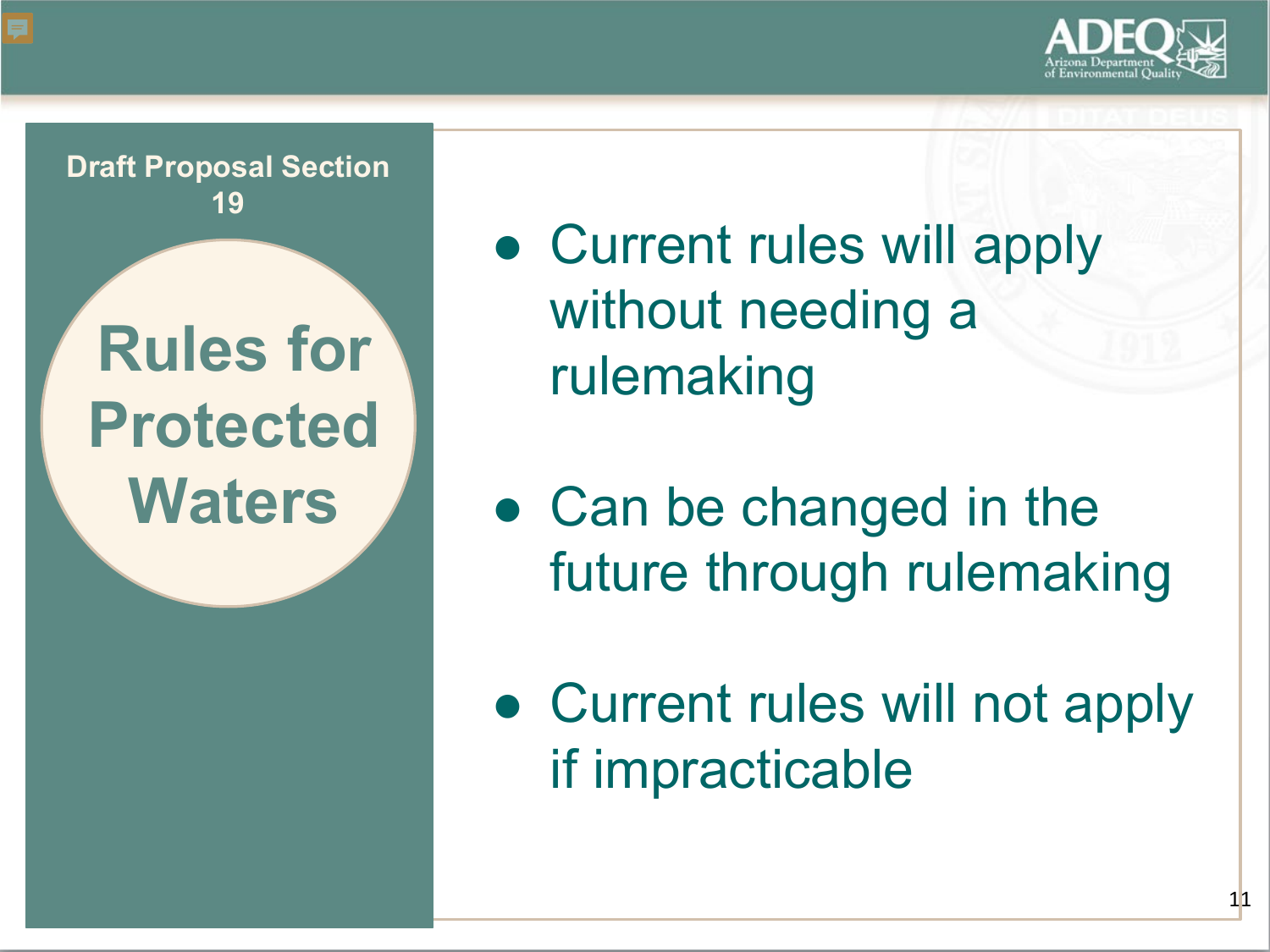![](_page_11_Picture_0.jpeg)

**Draft Proposal Sections 4, 5, 6, 7** 

## **Impaired Waters and TMDLs**

● Impaired waters and TMDL programs will apply to protected surface waters

● Will not create federal oversight into this program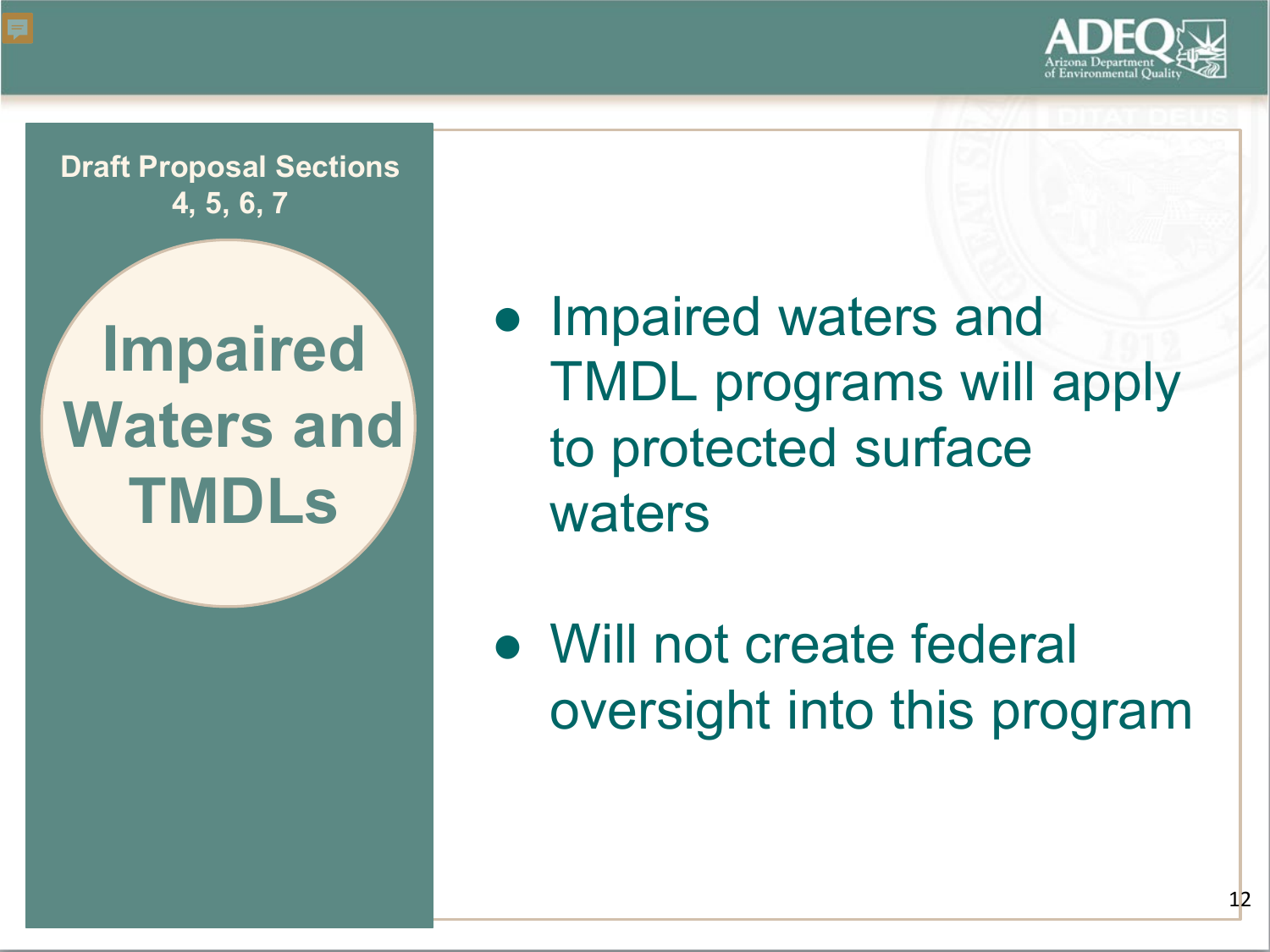![](_page_12_Picture_0.jpeg)

# **SAG Input Needed**

Regulation of pollutants exposed through dredging, or added through fil l

![](_page_12_Picture_3.jpeg)

![](_page_12_Picture_4.jpeg)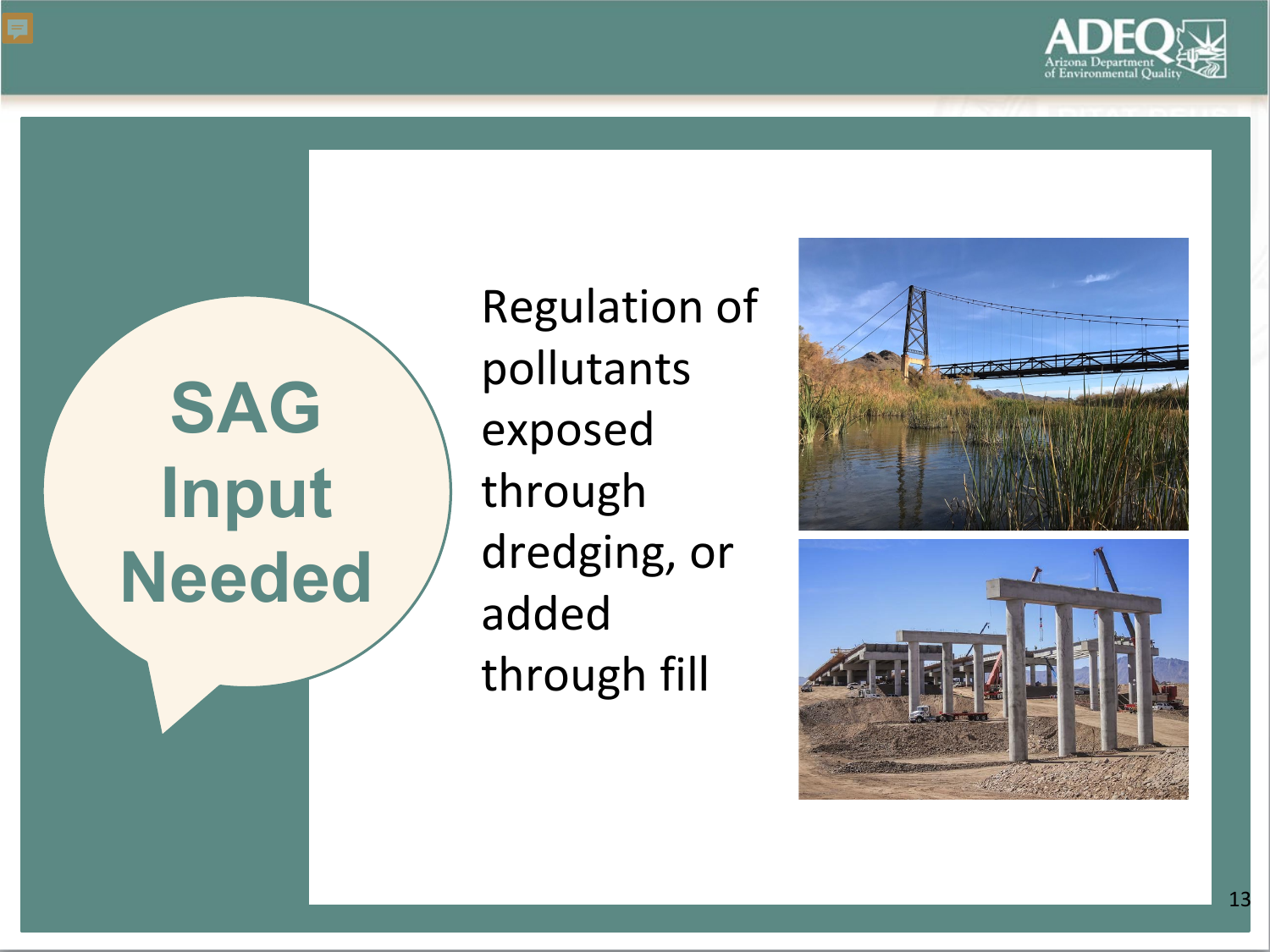![](_page_13_Picture_0.jpeg)

**Additional Input, Feedback Due Dec 8**

Input on Legislation

Tracked changes document of the word/grammar changes